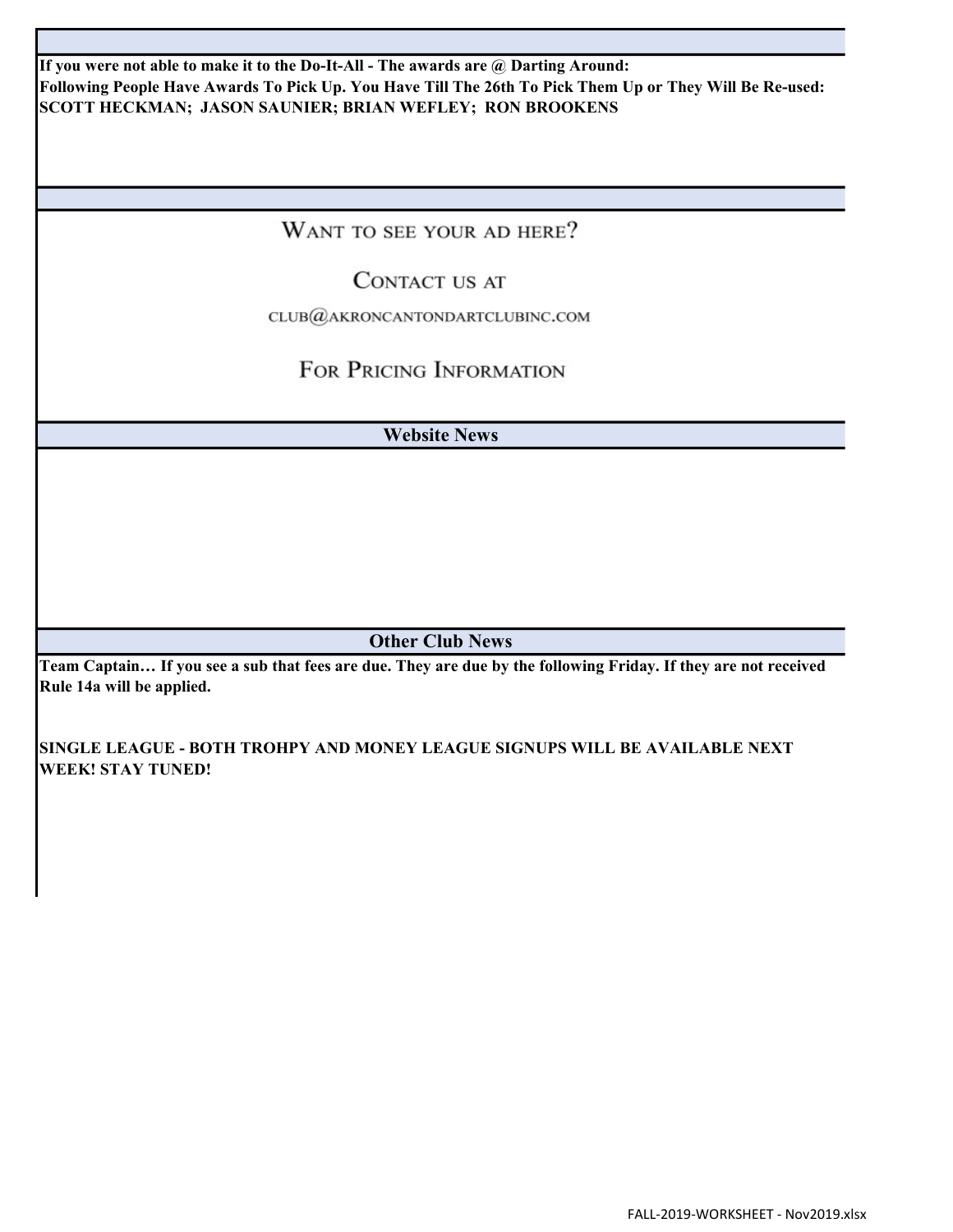| <b>KRON CANT</b>                                                                                                                                                                                |                    |          |                                         |                                                                    |                       |               | AKRON CANTON DART CLUB INC.                                                                                                                                             |                |              |                                                                  |                      |
|-------------------------------------------------------------------------------------------------------------------------------------------------------------------------------------------------|--------------------|----------|-----------------------------------------|--------------------------------------------------------------------|-----------------------|---------------|-------------------------------------------------------------------------------------------------------------------------------------------------------------------------|----------------|--------------|------------------------------------------------------------------|----------------------|
| 3058 Cromer Ave NW / Canton, OH 44709 / 330-639-3990                                                                                                                                            |                    |          |                                         |                                                                    |                       |               |                                                                                                                                                                         |                |              |                                                                  |                      |
|                                                                                                                                                                                                 |                    |          |                                         |                                                                    |                       |               | Email: club@akroncantondartclubinc.com                                                                                                                                  |                |              |                                                                  |                      |
|                                                                                                                                                                                                 |                    |          |                                         |                                                                    |                       |               | Website: akroncantondartclubinc.com                                                                                                                                     |                |              |                                                                  |                      |
|                                                                                                                                                                                                 |                    |          |                                         | <b>FALL LEAGUE</b>                                                 |                       | <b>WEEK11</b> | <b>OCT 29TH 2019</b>                                                                                                                                                    |                |              |                                                                  |                      |
| <b>TUNGSTEN A</b>                                                                                                                                                                               | W                  | T.       | <b>TUNGSTEN B</b>                       |                                                                    | W                     | T             | <b>TUNGSTEN C</b>                                                                                                                                                       | W              |              | <b>NICKEL A</b>                                                  | W<br>т               |
| <b>TEAM OEOEO</b>                                                                                                                                                                               | 7                  | 67       | <b>ICRAZY TRAIN</b>                     |                                                                    | 7                     | 69            | <b>TEAM SMOKEY</b>                                                                                                                                                      | 10             | 65           | KILLER BEES                                                      | 3<br>71              |
| <b>A MURDER OF CROWS</b>                                                                                                                                                                        | 6                  | 73       | <b>DA BULLYZ</b><br>Idevils             |                                                                    | 5                     |               | 83 DA WUNNA BEEZ                                                                                                                                                        | 3              |              | <b>54 BLIND SQUIRRELS</b>                                        | 47<br>4              |
| <b>HARD TRYERS</b><br><b>THE HUCKLEBERRIES</b>                                                                                                                                                  | $\mathbf{2}$<br>11 | 40<br>82 |                                         | <b>TOO DRUNK FOR CRICKET</b>                                       | 6<br>5                | 73            | <b>JONE FOR THE ROAD</b><br><b>41 DART KNIGHTS</b>                                                                                                                      | 6<br>7         | 73           | 64 TOP FLIGHT<br><b>NATURE BOYZ</b>                              | 104<br>9<br>10<br>62 |
| <b>3 MEN AND A BABY</b>                                                                                                                                                                         | 8                  | 73       | <b>I</b> SHOTS                          |                                                                    | 8                     | 72            | <b>MONEY SHOT</b>                                                                                                                                                       | 2              | 85           |                                                                  |                      |
| <b>NO WHISKEY ALLOWED</b>                                                                                                                                                                       | 5                  | 85       |                                         | <b>PROJECTILE DYSFUNCTION</b>                                      | 8                     | 90            | <b>JIMINY CRICKETS</b>                                                                                                                                                  | 11             | 88           |                                                                  |                      |
|                                                                                                                                                                                                 |                    |          |                                         |                                                                    |                       |               |                                                                                                                                                                         |                |              |                                                                  |                      |
| <b>NICKEL B</b>                                                                                                                                                                                 | W                  | T.       | <b>NICKEL C</b>                         |                                                                    | W                     | T             | <b>NICKEL D</b>                                                                                                                                                         | W              | $\mathbf{T}$ | <b>NICKEL E</b>                                                  | W<br>T.              |
| <b>WIRED</b>                                                                                                                                                                                    | 9                  | 64       | <b>26ERS</b>                            |                                                                    | 3                     | 63            | IMASTIFF                                                                                                                                                                | $\overline{7}$ | 86           | <b>DART VADERS</b>                                               | 56<br>6              |
| <b>ROBBING HOODS</b>                                                                                                                                                                            | $\overline{7}$     | 66       | <b>TRIPLE NICKEL</b>                    |                                                                    | 3                     | 49            | KILLER RABBITS                                                                                                                                                          | 6              | 76           | <b>NOMO BULL</b>                                                 | 53<br>1              |
| <b>WACO BOYS</b>                                                                                                                                                                                |                    |          |                                         |                                                                    |                       | 56            |                                                                                                                                                                         |                | 64           | <b>IF-TROUP</b>                                                  | 70<br>$\overline{7}$ |
|                                                                                                                                                                                                 | 6                  |          |                                         | 95 MOHAWK MOSQUITO SPRAYERS                                        | $\mathbf{2}$          |               | <b>CLOSE ENOUGH</b><br><b>PICKLED NICKELS</b>                                                                                                                           | 6              |              |                                                                  |                      |
| INAFT                                                                                                                                                                                           | 4                  | 61       | THAT'S NO BULL                          |                                                                    | 10                    | 79            |                                                                                                                                                                         | 7              | 60           | <b>BOHICA</b>                                                    | 107<br>12            |
|                                                                                                                                                                                                 |                    |          | THE LEFTOVERS<br><b>LAKEVIEW TAVERN</b> |                                                                    | 11<br>10 <sup>1</sup> | 80<br>92      |                                                                                                                                                                         |                |              |                                                                  |                      |
|                                                                                                                                                                                                 |                    |          |                                         |                                                                    |                       |               |                                                                                                                                                                         |                |              |                                                                  |                      |
|                                                                                                                                                                                                 |                    |          |                                         |                                                                    |                       |               |                                                                                                                                                                         |                |              |                                                                  |                      |
|                                                                                                                                                                                                 |                    |          |                                         | [*] Late Score sheet<br>[p] Penalty                                |                       | [B] Bye       | [F] Forfeit<br>[P] Postponement                                                                                                                                         |                |              |                                                                  |                      |
|                                                                                                                                                                                                 |                    |          |                                         |                                                                    |                       |               | Please make sure you email scoresheets to: club@akroncantondartclubinc.com                                                                                              |                |              |                                                                  |                      |
|                                                                                                                                                                                                 |                    |          |                                         | <b>BOARD OF DIRECTORS</b>                                          |                       |               |                                                                                                                                                                         |                |              |                                                                  |                      |
|                                                                                                                                                                                                 |                    |          |                                         |                                                                    |                       |               | President / Shawn Isla - 330-806-4208 Vice President / Jim West - 330-280-3883 ADO Rep. / Chuck Phillips - 330-704-2779                                                 |                |              |                                                                  |                      |
|                                                                                                                                                                                                 |                    |          |                                         |                                                                    |                       |               | Treasurer-Secretary / Jeff Bowman - 330-639-3990 / Charity & Historian / Skip Gorski - 330-417-4064                                                                     |                |              |                                                                  |                      |
|                                                                                                                                                                                                 |                    |          |                                         |                                                                    |                       |               | Conditions / Chuck Phillips -330 704-2779 / Members and Sponsors / Sandy Sams - 330-437-6191 / Levi Stamm - 330-581-5108 / Shawnna Bowman - 330-206-2144 / James Rupple |                |              |                                                                  |                      |
|                                                                                                                                                                                                 |                    |          |                                         |                                                                    |                       |               | Trustee / Jason Webber / Anthony Cakanic / Scott Skaggs                                                                                                                 |                |              |                                                                  |                      |
|                                                                                                                                                                                                 |                    |          |                                         |                                                                    |                       |               |                                                                                                                                                                         |                |              |                                                                  |                      |
|                                                                                                                                                                                                 |                    |          |                                         |                                                                    |                       |               | Fees can be Paid online or at the ACDC Office.                                                                                                                          |                |              |                                                                  |                      |
|                                                                                                                                                                                                 |                    |          |                                         |                                                                    |                       |               |                                                                                                                                                                         |                |              |                                                                  |                      |
|                                                                                                                                                                                                 |                    |          |                                         |                                                                    |                       |               | ALL FEES MUST BE PAID BY THIS FRIDAY, OR YOUR SUBS GAMES WILL BE REMOVED FROM YOUR SCORE                                                                                |                |              |                                                                  |                      |
|                                                                                                                                                                                                 |                    |          |                                         |                                                                    |                       |               | If there is an * by their name, you either need to pay online or at Darting Around                                                                                      |                |              |                                                                  |                      |
|                                                                                                                                                                                                 |                    |          |                                         |                                                                    |                       |               |                                                                                                                                                                         |                |              |                                                                  |                      |
|                                                                                                                                                                                                 |                    |          |                                         |                                                                    |                       |               |                                                                                                                                                                         |                |              |                                                                  |                      |
|                                                                                                                                                                                                 |                    |          |                                         |                                                                    |                       |               |                                                                                                                                                                         |                |              |                                                                  |                      |
| <b>TUNGSTEN SUBS</b>                                                                                                                                                                            |                    |          |                                         |                                                                    |                       |               |                                                                                                                                                                         |                |              | <b>ROSTER UPDATES</b><br>STEPHANIE HAMMOND - NAFT                |                      |
| <b>BENET SCHERING - SHOTS (2)</b>                                                                                                                                                               |                    |          |                                         | <b>NICKEL SUBS</b>                                                 |                       |               |                                                                                                                                                                         |                |              |                                                                  |                      |
| DAN CARROLL - A MURDER OF CROWS (2)                                                                                                                                                             |                    |          |                                         | <b>SABRINA NICKELS - DART VADERS (1)</b>                           |                       |               |                                                                                                                                                                         |                |              |                                                                  |                      |
|                                                                                                                                                                                                 |                    |          |                                         | RON RINKES - BOHICA (2)                                            |                       |               |                                                                                                                                                                         |                |              | JACOB MERCER - MMS                                               |                      |
|                                                                                                                                                                                                 |                    |          |                                         | DOUG DELOR - TRIPPLE NICKEL (2)                                    |                       |               |                                                                                                                                                                         |                |              | ROBERT GALE - TOO DRUNK FOR CRICKET                              |                      |
|                                                                                                                                                                                                 |                    |          |                                         | KEVIN IRWIN - DART VADERS (1)                                      |                       |               |                                                                                                                                                                         |                |              | DOUG CLIFFORD - TRIPPLE NICKEL                                   |                      |
|                                                                                                                                                                                                 |                    |          |                                         | JOE BEITKO - NAFT (1)                                              |                       |               |                                                                                                                                                                         |                |              | TIM AMAN - LAKEVIEW TAVERN                                       |                      |
| SHAWN ISLA - A MURDER OF CROWS (2)                                                                                                                                                              |                    |          |                                         | ROB HERWICK - BOHICA (2)<br>DAVE McMANUS - F-TROOP (1) / 26ERS (1) |                       |               |                                                                                                                                                                         |                |              | BRET WINZINEK - MMS<br>MIKE MCENANEY - DART KNIGHTS              |                      |
| BREANNA DEPEW - DART KNIGHTS (1)                                                                                                                                                                |                    |          |                                         | <u> SJOE MILLER - NATURE BOYZ (1)</u>                              |                       |               |                                                                                                                                                                         |                |              | DON NEWSOME - TEAM SMOKEY                                        |                      |
| JASON WEBBER - HUCKELB (1)/MURDER(1)<br>JASON LAMPSHIRE - NO WHISKEY (1)<br><b>GEORGE BALIKOS - PROJECTILE (2)</b><br>TOM RUSSELL - JIMINY CRICKETS (2)<br>JOHN CHURCH - DEVILS (2)/ MURDER (1) |                    |          |                                         | <u> FDOUG MAYLE - NATURE BOYZ (1)</u>                              |                       |               |                                                                                                                                                                         |                |              | DEREK CRITCHFIELD - NO WHISKEY                                   |                      |
| CRAIG LEDBETTER - MONEY SHOT (2)                                                                                                                                                                |                    |          |                                         | JODIE STOFFER - PICKLED NICKELS (1)                                |                       |               |                                                                                                                                                                         |                |              | FRED DELL - 3 MEN & A BABY                                       |                      |
| <b>BOB ROVTAR - JIMINY CRICKETS (1)</b>                                                                                                                                                         |                    |          |                                         |                                                                    |                       |               |                                                                                                                                                                         |                |              | DAVE SMITH - THAT'S NO BULL                                      |                      |
| TONY BOOTH - ONE FOR THE ROAD (1)                                                                                                                                                               |                    |          |                                         |                                                                    |                       |               |                                                                                                                                                                         |                |              | SCOTT SKAGGS - HUCKLEBERRIES                                     |                      |
|                                                                                                                                                                                                 |                    |          |                                         |                                                                    |                       |               |                                                                                                                                                                         |                |              | DOUG SOUTHWORTH - MONEY SHOT                                     |                      |
| JOHN LATCHIC - SHOTS (1)                                                                                                                                                                        |                    |          |                                         |                                                                    |                       |               |                                                                                                                                                                         |                |              | <b>RON RINKES - BOHICA</b>                                       |                      |
| JEFF BOWMAN -MRDR (1)/PROJ (1)/SHOTS(1)                                                                                                                                                         |                    |          |                                         |                                                                    |                       |               |                                                                                                                                                                         |                |              | <b>GEORGE BALIKOS - PROJECTILE</b>                               |                      |
| JOE MANDELA - JIMINY CRICKETS (1)                                                                                                                                                               |                    |          |                                         |                                                                    |                       |               |                                                                                                                                                                         |                |              | MIKE PORRAZZO - CRAZY TRAIN                                      |                      |
| DENNIS MAYBERRY - MONEY SHOT (1)                                                                                                                                                                |                    |          |                                         |                                                                    |                       |               |                                                                                                                                                                         |                |              | JEREMIAH GOUDY - WACO BOYS                                       |                      |
|                                                                                                                                                                                                 |                    |          |                                         |                                                                    |                       |               |                                                                                                                                                                         |                |              | DAVID YOUNG - ONE FOR THE ROAD<br>JOSH RAMSHAW - JIMINY CRICKETS |                      |
|                                                                                                                                                                                                 |                    |          |                                         |                                                                    |                       |               |                                                                                                                                                                         |                |              | *BENET SCHERING - SHOTS                                          |                      |
|                                                                                                                                                                                                 |                    |          |                                         |                                                                    |                       |               |                                                                                                                                                                         |                |              |                                                                  |                      |
|                                                                                                                                                                                                 |                    |          |                                         |                                                                    |                       |               |                                                                                                                                                                         |                |              |                                                                  |                      |
|                                                                                                                                                                                                 |                    |          |                                         |                                                                    |                       |               |                                                                                                                                                                         |                |              |                                                                  |                      |
|                                                                                                                                                                                                 |                    |          |                                         |                                                                    |                       |               |                                                                                                                                                                         |                |              |                                                                  |                      |
| Yearly Fees Due<br>Seasonal Fees Due                                                                                                                                                            |                    |          |                                         |                                                                    |                       |               |                                                                                                                                                                         |                |              |                                                                  |                      |
|                                                                                                                                                                                                 |                    |          |                                         |                                                                    |                       |               | * FEES TO BE PAID                                                                                                                                                       |                |              |                                                                  |                      |
| LORRIE CRIDER - ONE FOR THE ROAD (1)                                                                                                                                                            |                    |          |                                         |                                                                    |                       |               |                                                                                                                                                                         |                |              |                                                                  |                      |
|                                                                                                                                                                                                 |                    |          |                                         |                                                                    |                       |               | All Subs must complete form & submit with any money due.Read rulebook - Section 14-A Subs                                                                               |                |              |                                                                  |                      |
|                                                                                                                                                                                                 |                    |          |                                         |                                                                    |                       |               | If no money is due, a picture of completed and signed form emailed will be enough                                                                                       |                |              |                                                                  |                      |
|                                                                                                                                                                                                 |                    |          |                                         |                                                                    |                       |               |                                                                                                                                                                         |                |              |                                                                  |                      |
|                                                                                                                                                                                                 |                    |          |                                         |                                                                    |                       |               | Even if you need to send a sub form with money, you need to also send a picture so you don't get penalized.                                                             |                |              |                                                                  |                      |